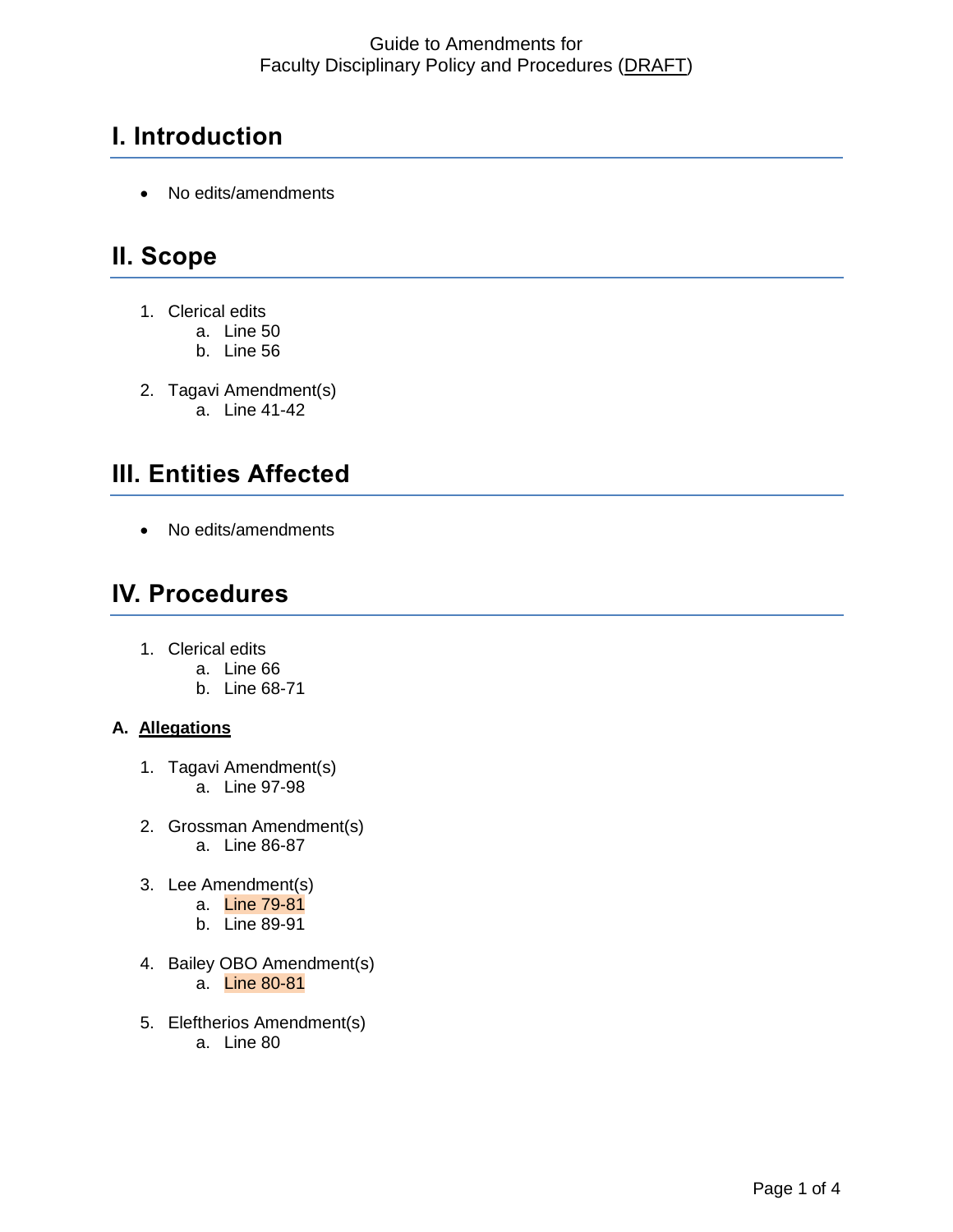#### **B. University Investigation**

- Clerical edits
	- o Line 106-107
	- o Line 109
- Tagavi Amendment(s)
	- $\circ$  Line 108-109

#### **C. Notification and Mediation**

- Clerical edits
	- o Line 122-123
	- o Line 125-126
- Tagavi Amendment(s)
	- o Line 134-135
	- o Line 146-147
	- o Line 149-150
	- o Line 162-164
- Grossman Amendment(s)
	- o Line 141-143
- Lee Amendment(s)
	- o Line 119
	- o Line 121
	- o Line 123-126
	- o Line 134-137
- Bailey OBO Amendment(s)
	- o Line 111
	- o Line 116
	- o Line 117
	- o Line 118-121
- Senator Amendment(s)
	- o Line 115

#### **D. Selection of the Faculty Disciplinary Panel Pool**

- Clerical edits
	- o Line 175-176
	- o Line 180-183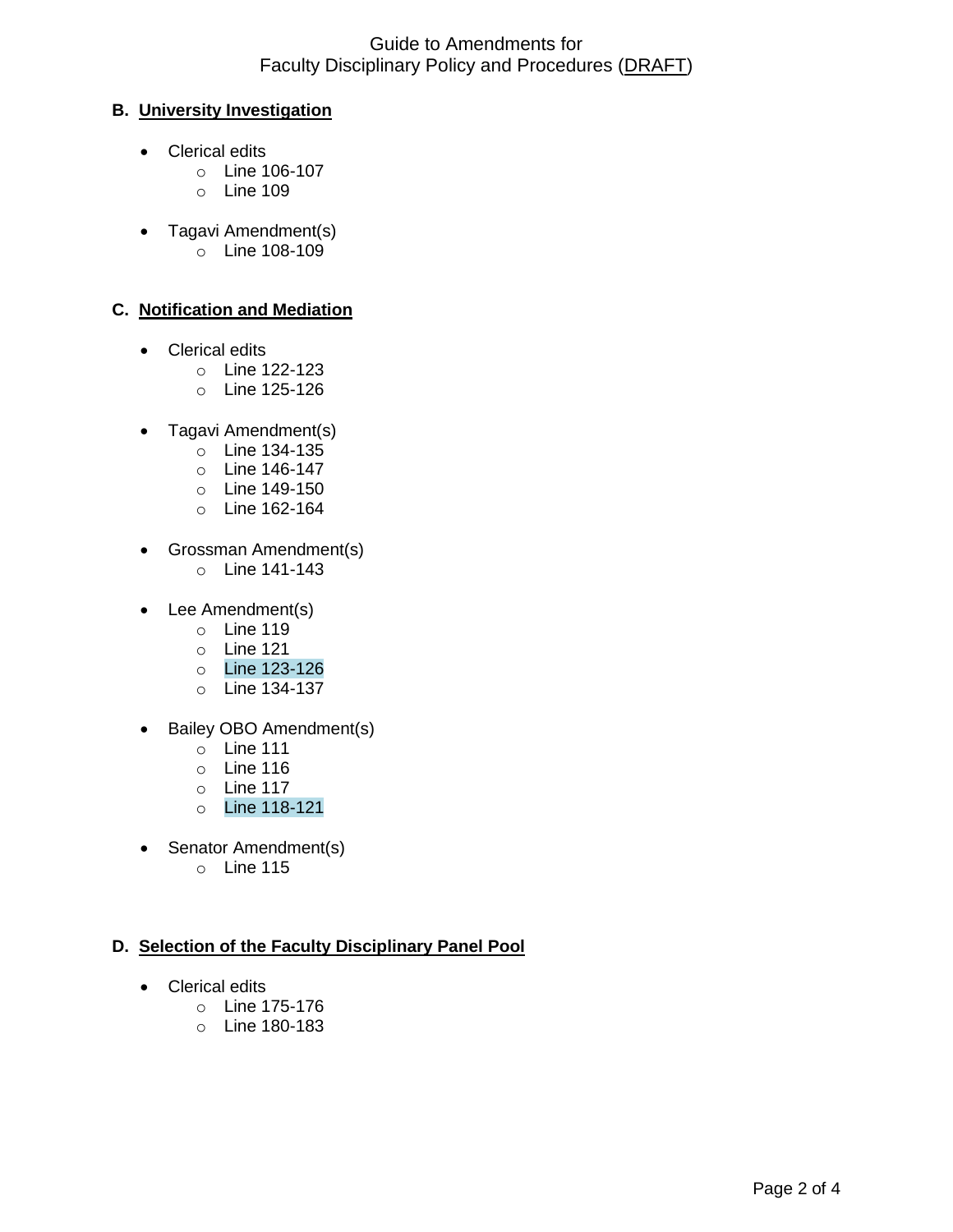#### Guide to Amendments for Faculty Disciplinary Policy and Procedures (DRAFT)

#### **E. Faculty Inquiry Panel**

- Clerical edits
	- o Line 213
	- o Line 231
- Tagavi Amendment(s)
	- o Line 193-195
	- o Line 214-215
	- o Line 235-236

#### **F. Faculty Hearing Panel**

- Clerical edits
	- o Line 241-244
	- o Line 247-248
	- o Line 284
	- o Line 293
	- o Line 300
	- o Line 303
- Tagavi Amendment(s)
	- $\circ$  Line 243
	- o Line 286-287
- Tagavi OBO Amendment(s)
	- $\circ$  Line 293-295
- Debski Amendment(s)
	- o Line 293-294